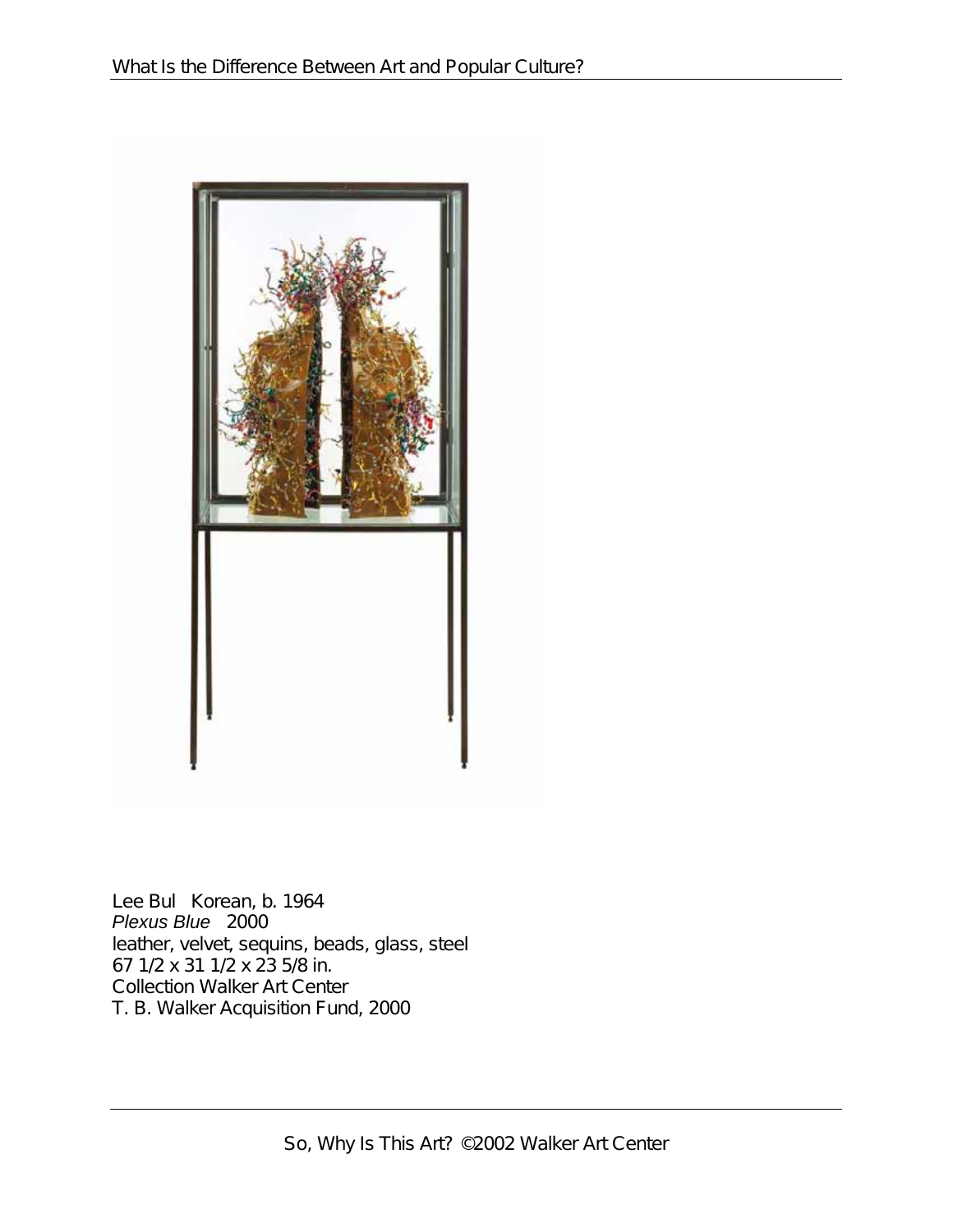

Willie Cole American, b. 1955 *Stowage* 1997 relief print on paper 56 x 104 in. Collection Walker Art Center McKnight Acquisition Fund, 1998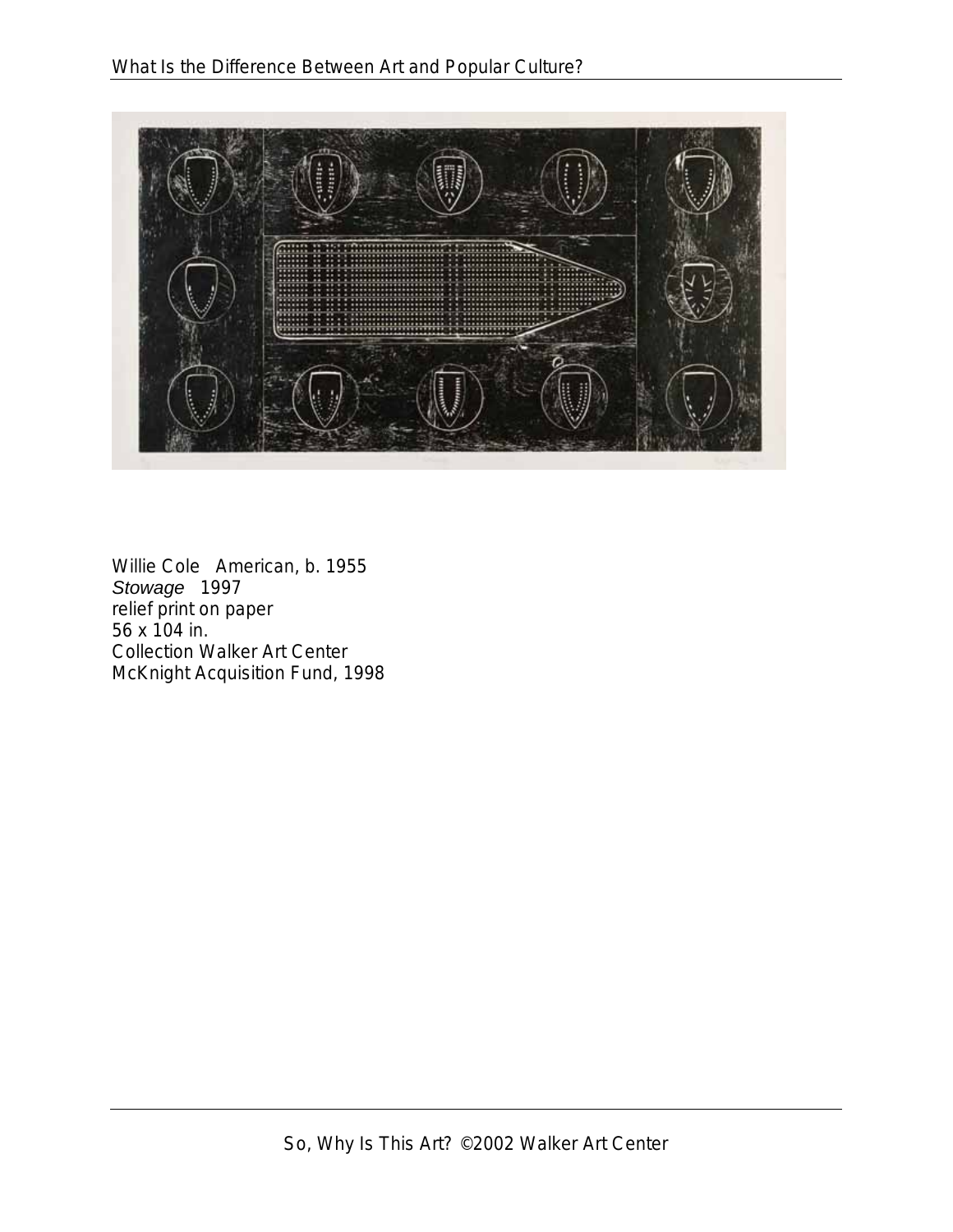

Roy Lichtenstein American, 1923–1997 *Artist's Studio No. 1 (Look Mickey)* 1973 oil, acrylic on canvas 96 1/8 x 128 1/8 in. Collection Walker Art Center Gift of Judy and Kenneth Dayton and the T. B. Walker Foundation, 1981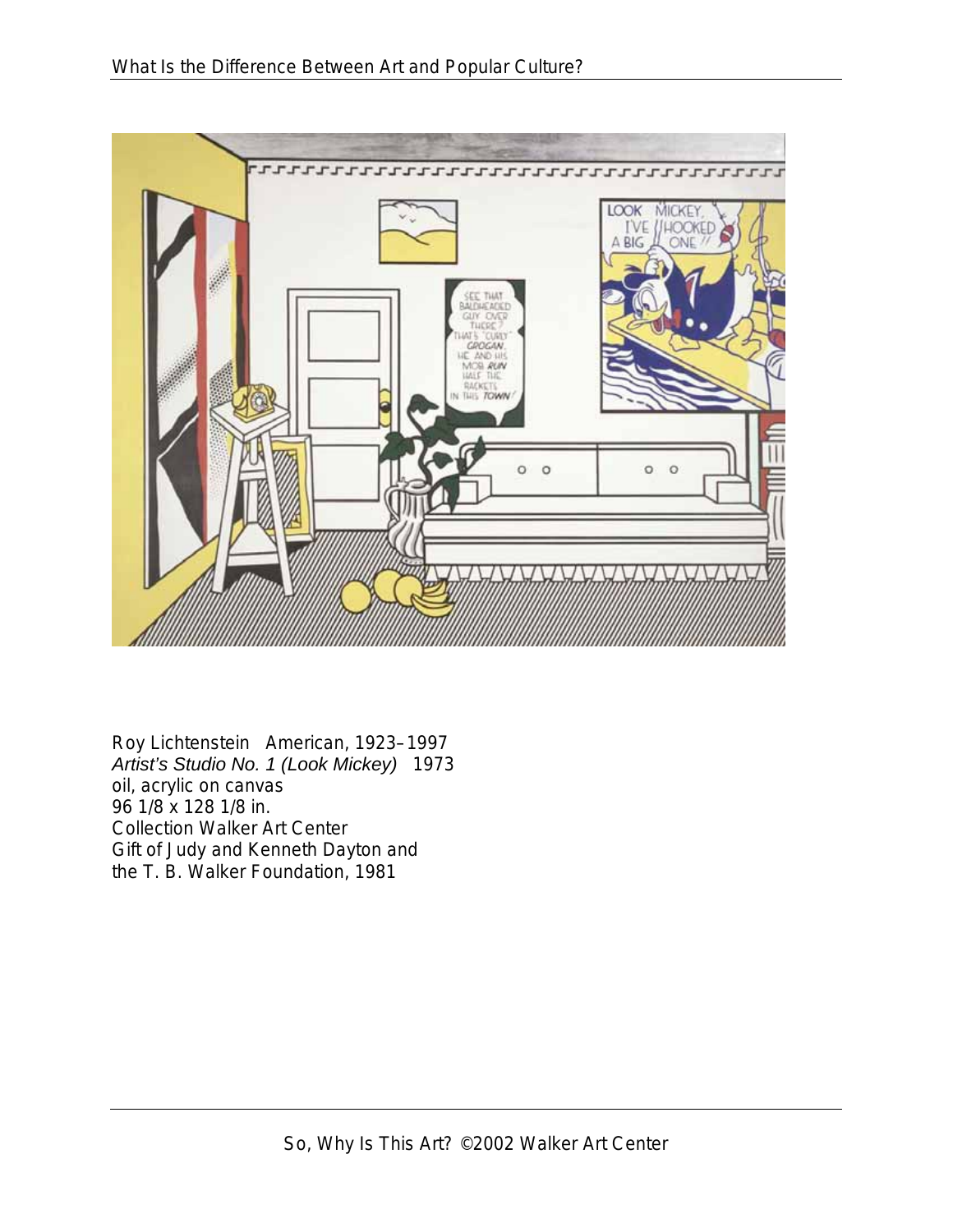

Claes Oldenburg American, b. Sweden 1929 *Shoestring Potatoes Spilling from a Bag* 1966 canvas, kapok, glue, acrylic 108 x 46 x 42 in. Collection Walker Art Center Gift of the T. B. Walker Foundation, 1966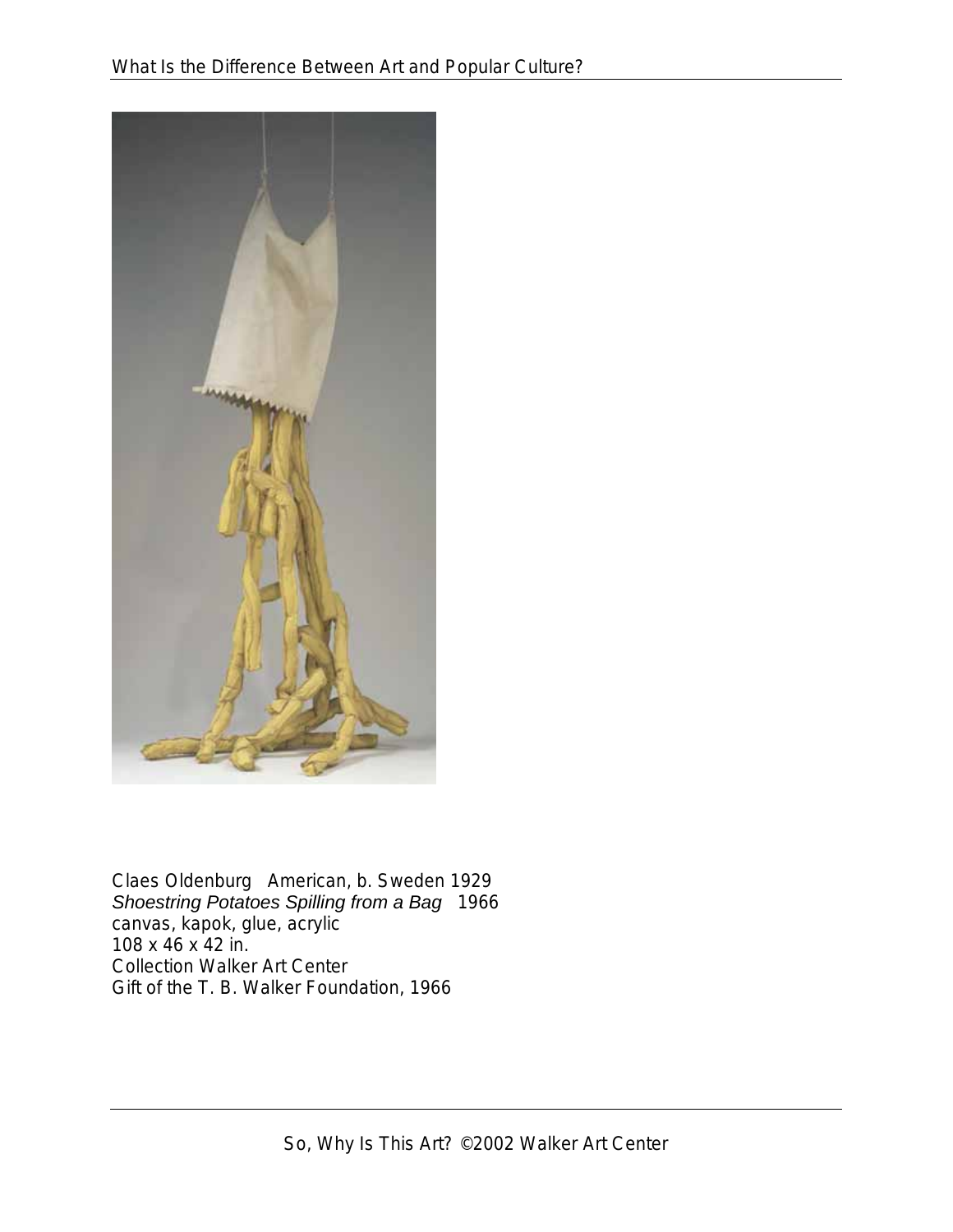

Jack Pierson American, b. 1960 *Beauty* 1995 metal, plastic, neon tubing, wood, paint 20 x 133 x 5 1/4 in. Collection Walker Art Center Clinton and Della Walker Acquisition Fund and Justin Smith Purchase Fund, 1995